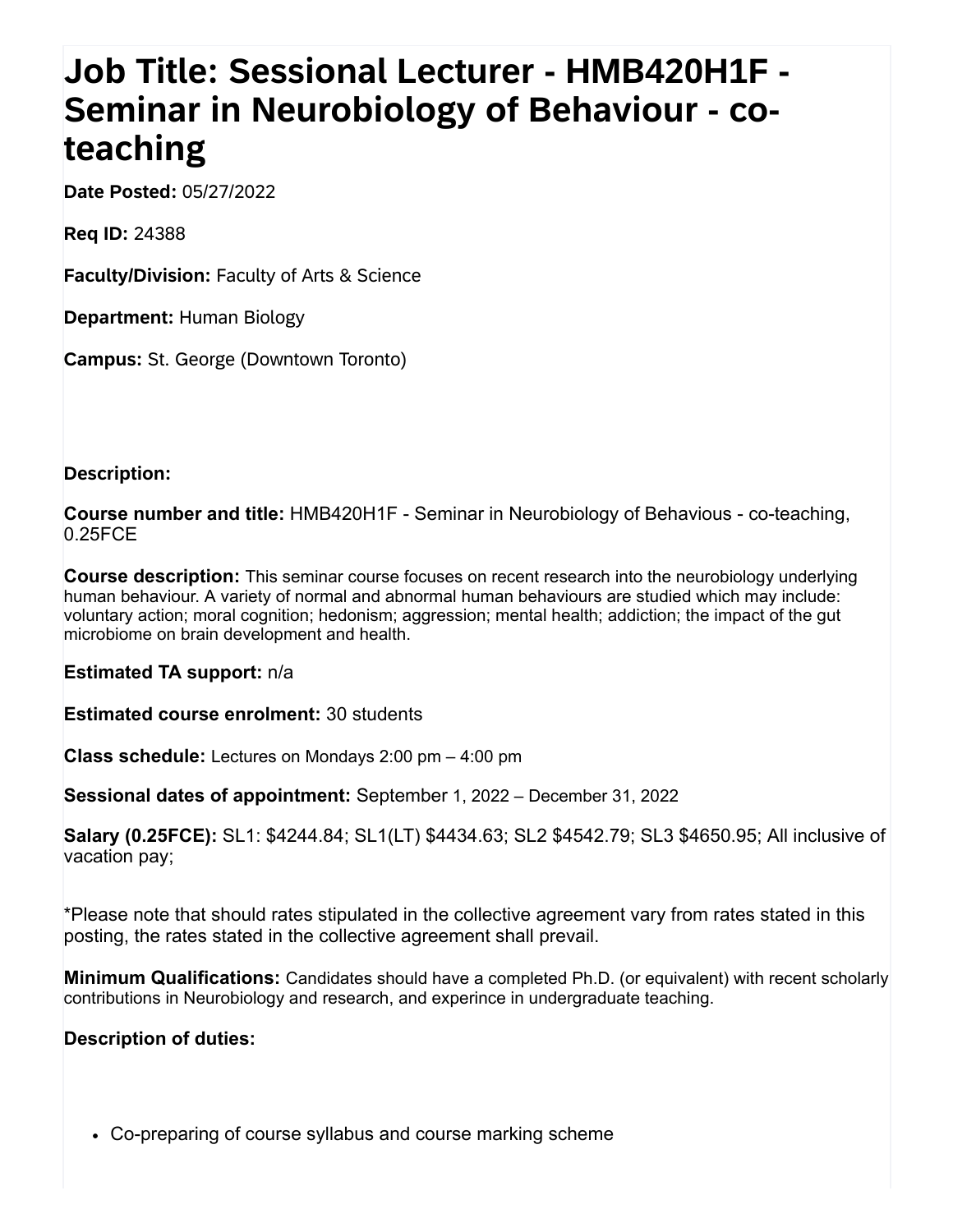- Co-planning and teaching weekly lectures and seminars
- Providing office hours for academic counselling of students
- Co-setting and co-marking assignments/exams
- Co-administrating course in accordance with University regulations as described in the Faculty of Arts & Science Academic Handbook for Instructors
- Co-supervision of TAs

## **Application Procedure:**

Applicants should submit a detailed letter of application; an updated curriculum vitae; names and contact information (email and phone) for two referees or two reference letters; evidence of teaching in the relevant area, including student evaluations if available; and the CUPE 3902 Unit 3 application form located here:

|                                 | https://people.utoronto.ca/wp-content/uploads/sites/26/2016/04/Employment-CUPE-3902-Unit-3- |
|---------------------------------|---------------------------------------------------------------------------------------------|
| Application-Form-June-2012b.pdf |                                                                                             |

Please ensure you are using the CUPE 3902 Unit 3 application form.

Applications should be submitted by: **June 23, 2022** to:

Director, Human Biology Program,

University of Toronto, Wetmore Hall, Room 105

300 Huron Street, Toronto, Ontario M5S 3J6

Email: [tetyana.serbina@utoronto.ca](javascript:void(0);) or FAX 416-946-5536

**Closing Date:** 06/23/2022, 11:59PM EDT